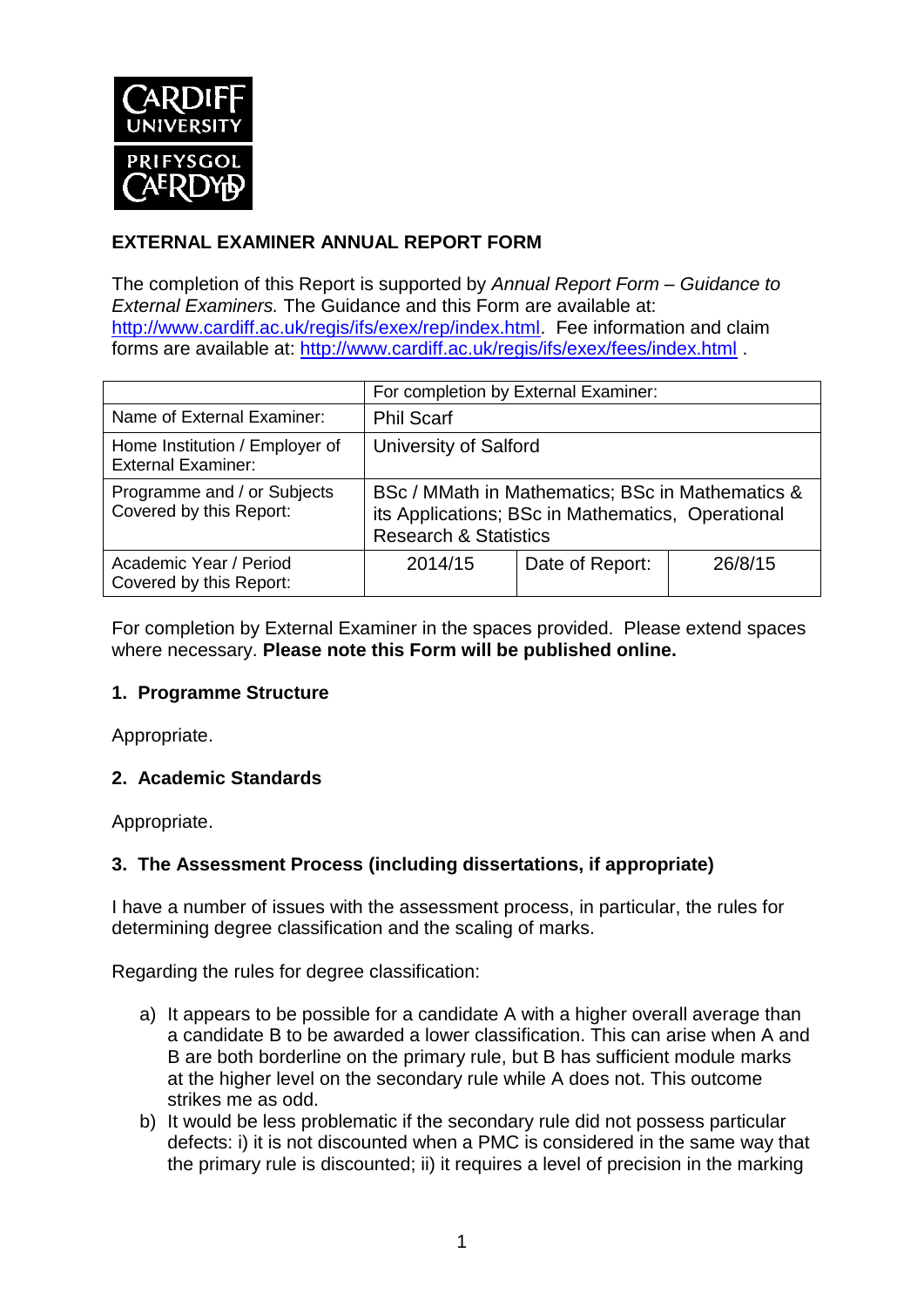of module assessments that I think is unachievable—for example, a candidate could miss out on a first class honours on the basis of one module at 69, and this module might have been sat some 18 months earlier so that no review of that mark is possible—I do not believe that assessments can be marked to a level of accuracy of 1 or 2 marks—therefore the secondary rule is not robust; iii) scaling can exacerbate this issue.

Regarding scaling, I think this process should be avoided, for reasons in b)ii), and also because it should only be done if it is done well. To do scaling well, one needs to account for at least the strength of the candidates on the module. Thus, viewing assessment as the process of estimating the strength of each candidate in each subject, a statistical model of assessment needs to be used that accounts for multiple sources of variability: module variability, examiner variability, and marking variability (viz: subject A is known to be hard, examiner B sets difficult papers, and marking accuracy is +/- Z). Then scaling can be performed objectively. Then again, it would be simpler and more transparent to all to insist that examiners set papers that are appropriate for the subject, and commensurate with other modules; and to acknowledge that assessment is imprecise.

Returning to my point about classification rules, it is important that rules acknowledge marking imprecision. The current secondary rule, in my view, does not, and so therefore should not be used.

## **4. Year-on-Year Comments**

None.

# **5. Preparation / Induction Activity (for new External Examiners only)**

Fine.

## **6. Noteworthy Practice and Enhancement**

Some excellent dissertations.

## **7. Appointment Overview (for retiring External Examiners only)**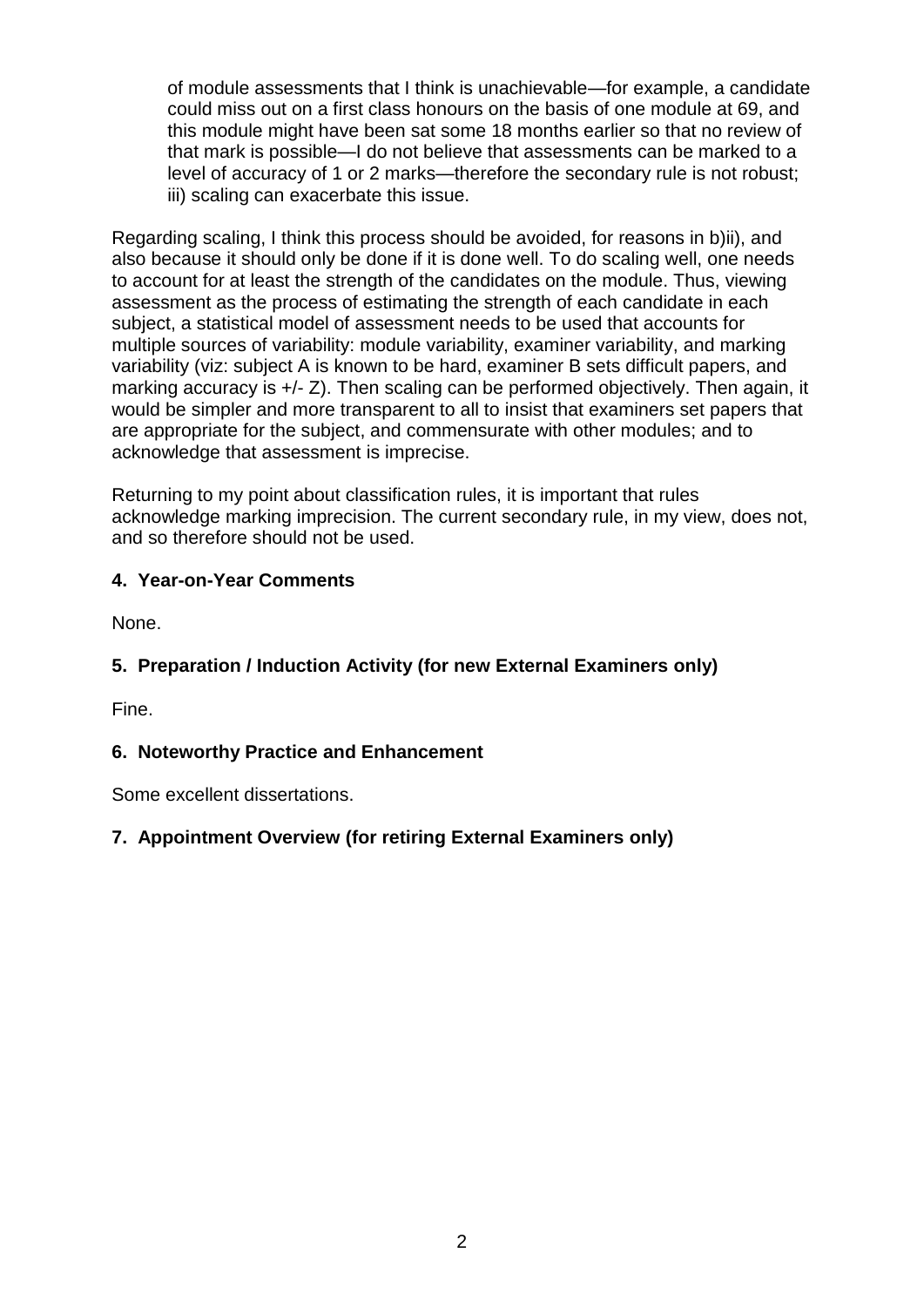# **8. Annual Report Checklist**

Please include appropriate comments within Sections 1-7 above for any answer of 'No'.

|                                             |                                                                                                                                                             | <b>Yes</b><br>(Y)         | <b>No</b><br>(N) | N/A<br>(N/A) |
|---------------------------------------------|-------------------------------------------------------------------------------------------------------------------------------------------------------------|---------------------------|------------------|--------------|
| <b>Programme/Course Information</b>         |                                                                                                                                                             |                           |                  |              |
| 8.1                                         | Did you receive sufficient information about the Programme and<br>its contents, learning outcomes and assessments?                                          | $\boldsymbol{x}$          |                  |              |
| 8.2                                         | Were you asked to comment on any changes to the assessment<br>of the Programme?                                                                             |                           | X                |              |
| <b>Draft Examination Question Papers</b>    |                                                                                                                                                             |                           |                  |              |
| 8.3                                         | Were you asked to approve all examination papers contributing<br>to the final award?                                                                        | X                         |                  |              |
| 8.4                                         | Were the nature, spread and level of the questions appropriate?                                                                                             | X                         |                  |              |
| 8.5                                         | Were suitable arrangements made to consider your comments?                                                                                                  | X                         |                  |              |
| <b>Marking Examination Scripts</b>          |                                                                                                                                                             |                           |                  |              |
| 8.6                                         | Did you receive a sufficient number of scripts to be able to assess<br>whether the internal marking and classifications were appropriate<br>and consistent? | $\mathbf{x}$              |                  |              |
| 8.7                                         | Was the general standard and consistency of marking<br>appropriate?                                                                                         | X                         |                  |              |
| 8.8                                         | Were the scripts marked in such a way as to enable you to see<br>the reasons for the award of given marks?                                                  | $\boldsymbol{x}$          |                  |              |
| 8.9                                         | Were you satisfied with the standard and consistency of marking<br>applied by the internal examiners?                                                       | $\boldsymbol{\mathsf{x}}$ |                  |              |
| 8.10                                        | In your judgement, did you have the opportunity to examine a<br>sufficient cross-section of candidates' work contributing to the<br>final assessment?       | $\boldsymbol{x}$          |                  |              |
| <b>Coursework and Practical Assessments</b> |                                                                                                                                                             |                           |                  |              |
| 8.11                                        | Was the choice of subjects for coursework and / or practical<br>assessments appropriate?                                                                    | X                         |                  |              |
| 8.12                                        | Were you afforded access to an appropriate sample of<br>coursework and / or practical assessments?                                                          | $\pmb{\mathsf{x}}$        |                  |              |
| 8.13                                        | Was the method and general standard of assessment<br>appropriate?                                                                                           | x                         |                  |              |
| 8.14                                        | Is sufficient feedback provided to students on their assessed<br>work?                                                                                      |                           |                  |              |
|                                             | <b>Clinical Examinations (if applicable)</b>                                                                                                                |                           |                  |              |
| 8.15                                        | Were satisfactory arrangements made for the conduct of clinical<br>assessments?                                                                             |                           |                  |              |
| <b>Sampling of Work</b>                     |                                                                                                                                                             |                           |                  |              |
| 8.16                                        | Were you afforded sufficient time to consider samples of<br>assessed work?                                                                                  | X                         |                  |              |
| <b>Examining Board Meeting</b>              |                                                                                                                                                             |                           |                  |              |